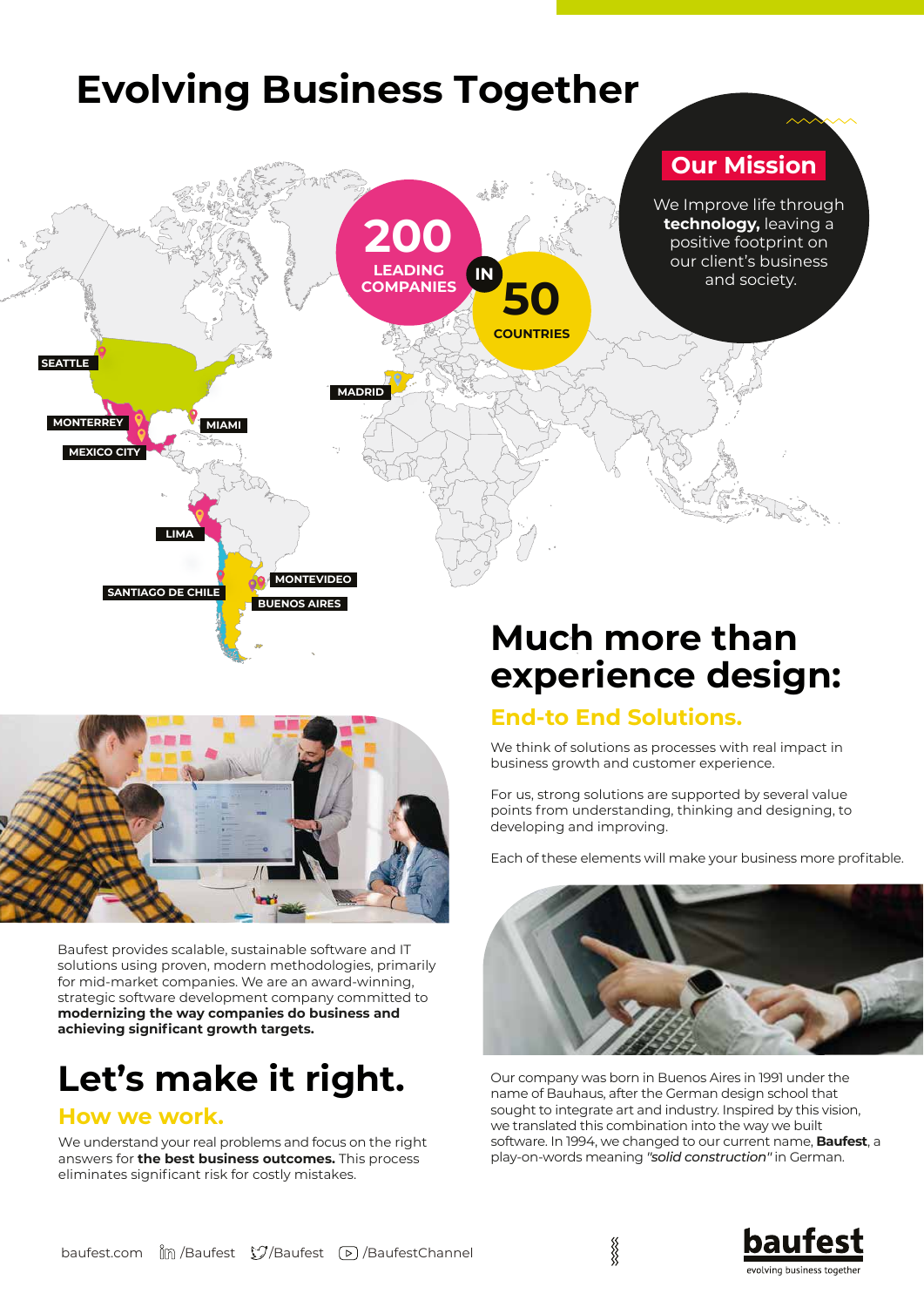

# **All challenges are accepted.**

nnnnnn

### **For every business.**

Baufest creates partnerships where all parties live in an exhilarating space of equal work-based power, trust, knowledge-sharing, honesty, interdependence, communication and transparency without fear.

**Our differentiation is our people.** We staff mid, senior and lead technical resources. We are accountable and responsible for the management, growth and feedback to our people. Customer closeness and skill alignment is through our US-based executive and account teams plus select consultants who problem-solve shoulder to shoulder in partnership with our bespoke LATAM technical team. Our blended US/LATAM staffing model is, simply put, **a superior value-proposition.**

Baufest's approach to solutions is different because our approach to problems is different. We employ a **DESIGN THINKING** methodology that is excellent at addressing wicked problems in a practical manner - think: traffic jams, queues in lines, decrease in sales. **DESIGN THINKING** goes beyond the traditional focus of features and functionality of a proposed solution. **Instead, it emphasizes understanding the human problem to be solved, the context of usage and how the nature of the solution changes the very problem itself.** 



"Too often, success is determined by implementing a solution that meets the requirements and misses the needs of the user. Sadly, this results in solutions with unusable or ignored features that frustrate and fail to meet the goals of the enterprise."

At Baufest, we "reverse the burrito" - the need of the user and the goal of the enterprise is the problem to be solved that drives the solution.

**Neil Beam** Head of Customer Success, BF US.